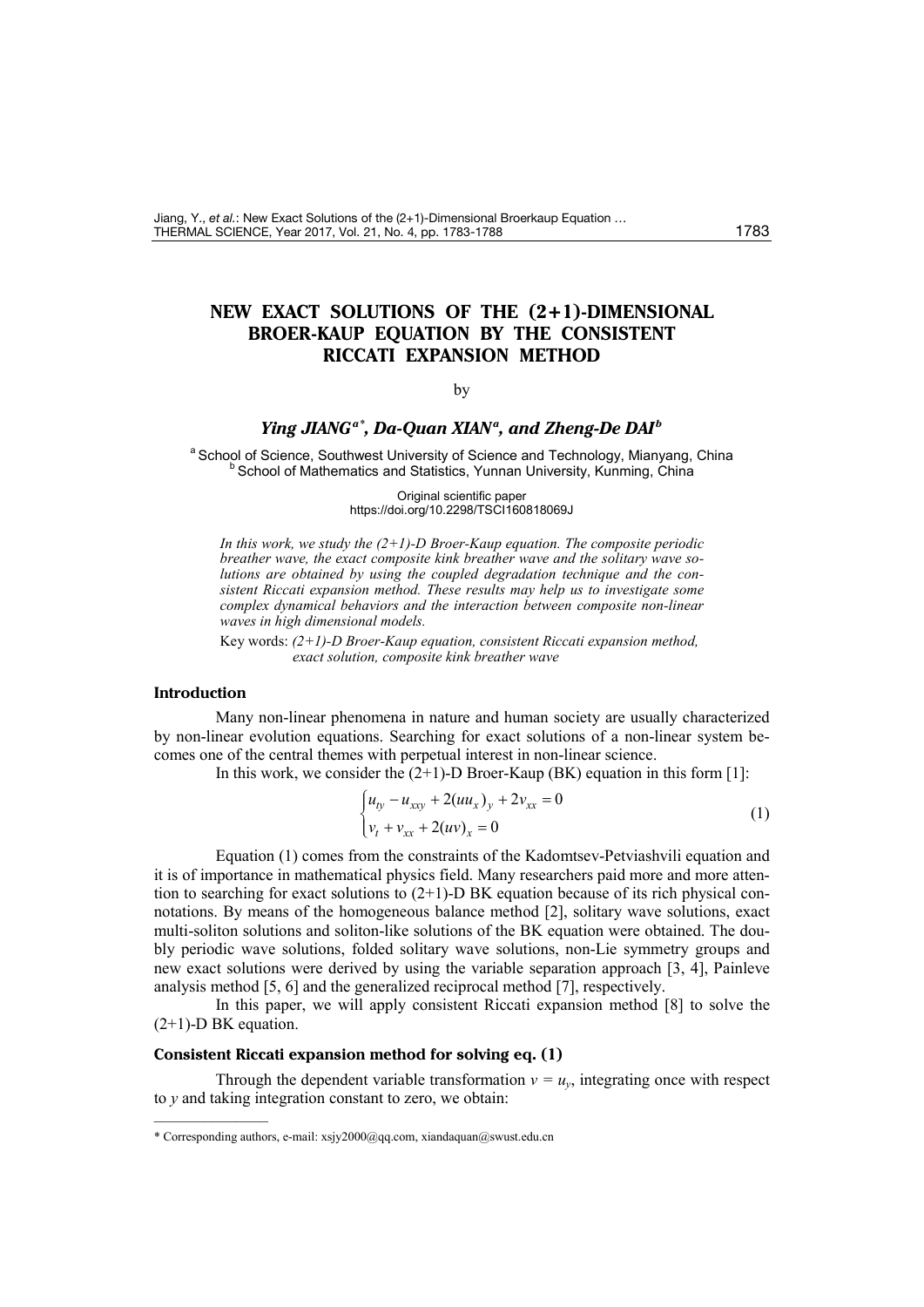$$
u_t + u_{xx} + (u^2)_x = 0
$$
 (2)

Equation (2) has the following truncated expansion solution [2]:

$$
u = u_0 + u_1 U(X) \tag{3}
$$

where  $u_0$ ,  $u_1$ , and *X* are functions of  $(x, y, t)$  to be determined later, where  $U(X)$  is a solution of the Riccati equation:

$$
U_X = a_0 + a_1 U + a_2 U^2 \tag{4}
$$

Therefore, the following results are obtained:

$$
\begin{cases}\nU_1(X) = -\frac{a_1}{2a_2} + \frac{\sqrt{\delta}}{2a_2} \tanh \frac{\sqrt{\delta}}{2} (X + X_0), & \delta \neq 0 \\
U_2(X) = -\frac{a_1(X + X_0) + 2}{2a_2(X + X_0)}, & \delta = 0\n\end{cases}
$$
\n(5)

where  $a_0$ ,  $a_1$ , and  $a_2$  are constants,  $\delta = a_1^2 - 4a_0 a_2$ .

Substituting eq. (4) with eq. (5) into eq. (3) and vanishing all the coefficients of  $U^{i}$ ( $i = 0, 1, 2, 3$ ), we can get:

$$
u_0 = -\frac{1}{2} \left( a_1 X_x + \frac{X_t + X_{xx}}{X_x} \right), \qquad u_1 = -a_2 X_x \tag{6}
$$

and

$$
2X_{xx}X_{xt} + 2(X_{xx}X_t)_x - [(X_{xx} + X_t)_t + (X_t + X_{xx})_{xx}]X_x^2 -
$$
  

$$
-[X_t^2 + 3X_{xx}^2 + 4X_tX_{xx} + (4a_0a_2 - a_1^2)X_x^4X_{xx} + (X_{xx}^2)_x + (X_t^2)_x]X_x
$$
 (7)

Suppose  $X$  is a solution of eq.  $(7)$ , then:

$$
u = -\frac{1}{2} \left( a_1 X_x + \frac{X_t + X_{xx}}{X_x} \right) - a_2 X_x U \tag{8}
$$

Equation (8) is a solution of eq. (2) and is a solution  $U = U(X)$  of the Riccati eq. (4). To solve eq. (8), we make the following transformation:

$$
X = k_1 x + k_2 y + k_3 t + f(\tau), \qquad \tau = k_4 x + k_5 y + k_6 t \tag{9}
$$

where constants  $k_i$  ( $i = 1, ..., 6$ ) and function  $f(\tau)$  are unknown to be determined. Substituting eq. (9) into eq. (8), we get:

$$
\delta k_4^5 (k_4 f' + 4k_1) f''^{3} + k_4^4 (6 \delta k_1^2 f'' - k_4^2 f^{(4)}) f'^2 +
$$
  
+ 
$$
2k_4^3 [2(k_4^3 f^{(3)} + \delta k_1^3) f'' + \mu f^{(3)} - k_1 k_4^2 f^{(4)}] f' - k_4^3 (3k_4^3 f'' + 4\mu) f''^2 +
$$
  
+ 
$$
[k_1 k_4^2 (k_1^3 \delta + 4k_4^3) f^{(3)} - \mu^2] f'' + k_1 k_4^2 (2\mu f - k_1 k_4^2 f')^{(3)} = 0
$$
 (10)

where  $\mu = k_3 k_4 - k_1 k_6$ , and  $f' = [df(\tau)]/d\tau$ . Let  $f' = g(\tau)$ , eq. (10) can be written: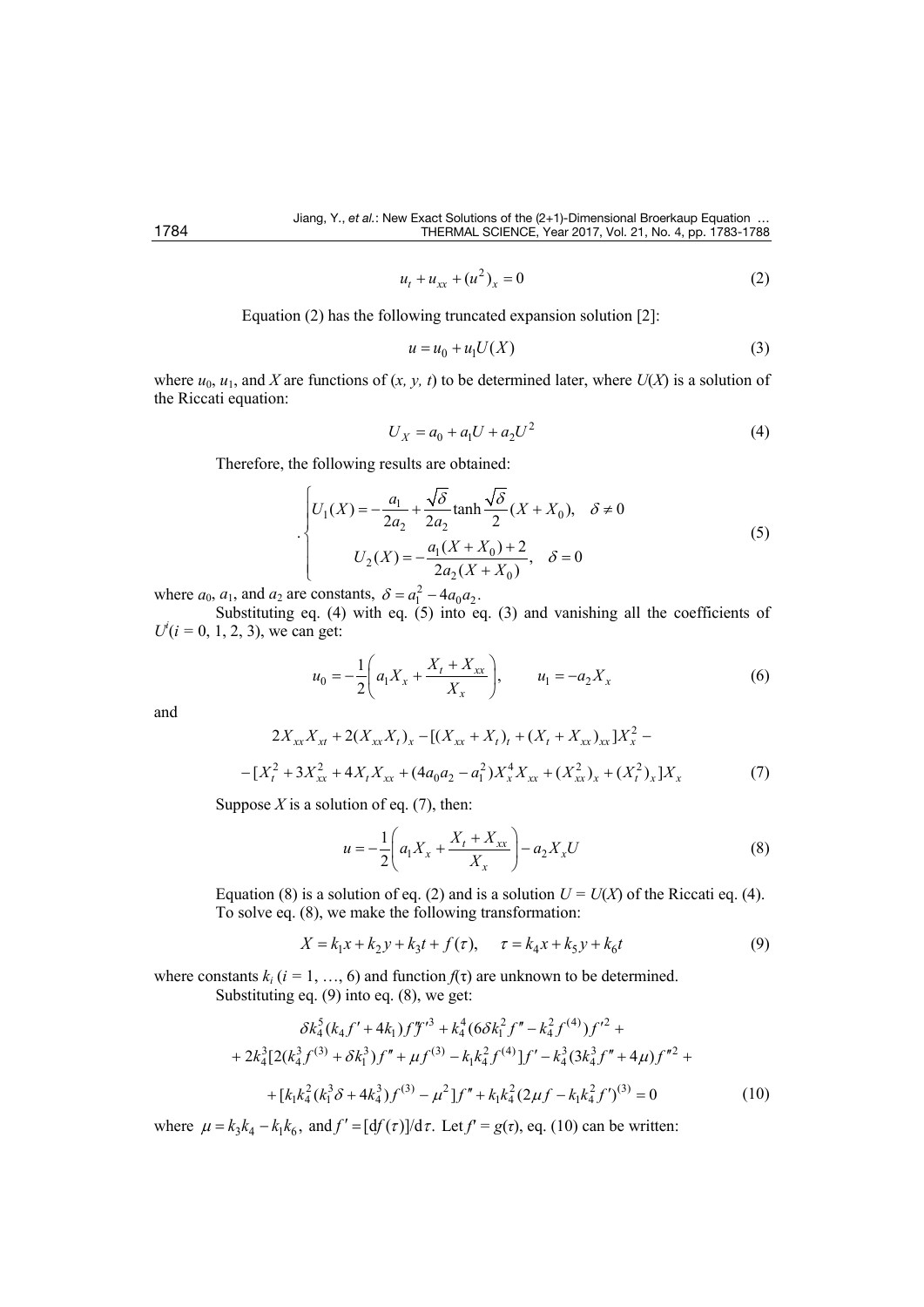$$
\delta k_4^5 (k_4 g + 4 k_1) g' g^3 + k_4^4 (6 \delta k_1^2 g' - k_4^2 g''') g^2 ++ 2 k_4^3 [2 (k_4^3 g'' + \delta k_1^3) g' + \mu g'' - k_1 k_4^2 g'''] g - k_4^3 (3 k_4^3 g' + 4 \mu) g'^2 ++ [k_1 k_4^2 (k_1^3 \delta + 4 k_4^3) g'' - \mu^2] g' + k_1 k_4^2 (2 \mu g - k_1 k_4^2 g'')'' = 0
$$
\n(11)

We derive the solution of eq. (11) in the following forms:

$$
g(\tau) = b_0 + b_1 h(\tau) \tag{12}
$$

where  $h(\tau)$  satisfies the following Riccati equation:

$$
h' = c_0 + c_1 h + c_2 h^2 \tag{13}
$$

Equation (12) has the following solutions:

$$
\begin{cases}\n h_1(\tau) = -\frac{c_1}{2c_2} + \frac{\sqrt{\rho}}{2a_2} \tanh \frac{\sqrt{\rho}}{2} (\tau + \tau_0), & \rho \neq 0 \\
 h_2(\tau) = -\frac{c_1(\tau + \tau_0) + 2}{2c_2(\tau + \tau_0)}, & \rho = 0\n\end{cases}
$$
\n(14)

where  $\rho = c_1^2 - 4c_0c_2$ ,  $b_0$ ,  $b_1$  are constants to be determined.

Substituting eq. (13) with eq. (14) into eq. (12) and setting the coefficients of  $h(j = 0, 1, ..., 6)$  to zero, we can get a set of non-linear algebraic equations. Solving these equations by MAPLE, we obtain the solutions:

$$
b_0 = -\frac{c_1 k_4 + 2k_1 \sqrt{\delta}}{2k_4 \sqrt{\delta}}, \qquad b_1 = \frac{c_1^2}{8c_0 \sqrt{\delta}}, \qquad k_3 = \frac{8k_1 k_6 \sqrt{\delta} - 3c_1^2 k_4^3}{8k_4 \sqrt{\delta}}, \qquad c_2 = -\frac{c_1^2}{8c_0} \tag{15}
$$

where  $k_4k_5k_6c_0c_1\delta \neq 0$  and  $k_1, k_2 \in R$ .

Substituting eq. (14) with eq. (15) into eq. (12), we get the solution of eq. (12):

$$
\begin{cases}\ng_1(\tau) = \alpha + \frac{c_1^2 \sqrt{\rho}}{16c_0 a_2 \sqrt{\delta}} \tanh \frac{\sqrt{\rho}}{2} (\tau + \tau_0), & \rho \neq 0 \\
g_2(\tau) = -\frac{c_1 k_4 + 2k_1 \sqrt{\delta}}{2k_4 \sqrt{\delta}} - \frac{c_1^2 [c_1(\tau + \tau_0) + 2]}{16c_0 c_2 \sqrt{\delta} (\tau + \tau_0)}, & \rho = 0\n\end{cases}
$$
\n(16)

where

$$
\alpha = -\frac{c_1 k_4 + 2k_1 \sqrt{\delta}}{2k_4 \sqrt{\delta}} - \frac{c_1^3}{16c_0 c_2 \sqrt{\delta}}
$$

whose corresponding  $f(\tau)$  is given by:

$$
\begin{cases}\nf_1(\tau) = \alpha \tau - \frac{c_1^2}{16c_0 a_2 \sqrt{\delta}} \ln \left[ \tanh^2 \frac{\sqrt{\rho}}{2} (\tau + \tau_0) - 1 \right], & \rho \neq 0 \\
f_2(\tau) = - \left[ \frac{c_1 k_4 + 2k_1 \sqrt{\delta}}{2k_4 \sqrt{\delta}} + \frac{c_1^3}{16c_0 c_2 \sqrt{\delta}} \right] \tau - \frac{c_1^2 \ln(\tau + \tau_0)}{8c_0 c_2 \sqrt{\delta}}, & \rho = 0\n\end{cases}
$$
\n(17)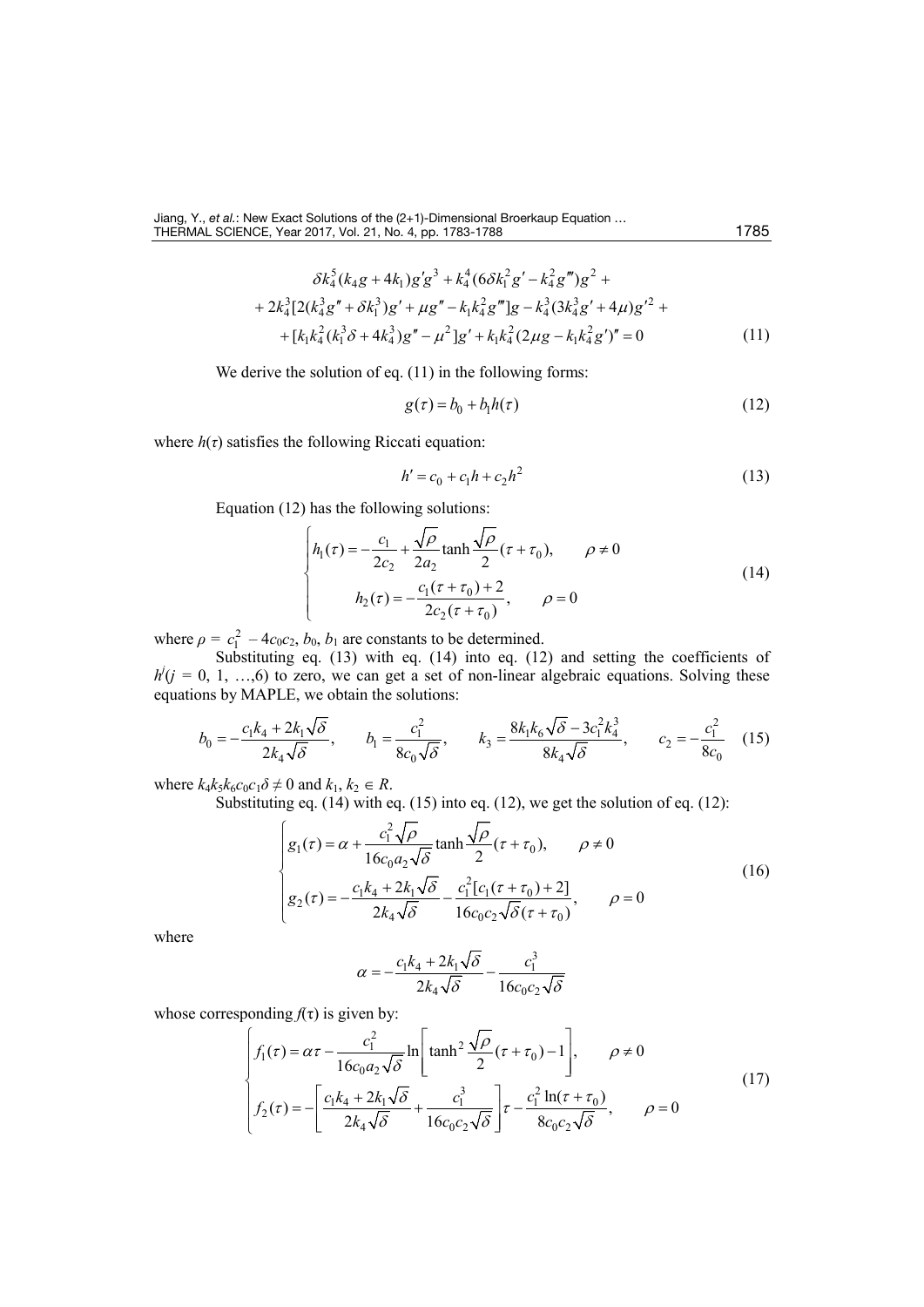Substituting eq. (16) with eq. (17) into eq. (11), we have the solution of eq. (8):

$$
\begin{cases}\nX_1 = \alpha_1 x + \alpha_2 y + \alpha_3 t - \sigma \ln \left[ \tanh^2 \frac{\sqrt{\rho}}{2} (k_4 x + k_5 y + k_6 t + \tau_0) - 1 \right], & \rho \neq 0 \\
X_2 = \beta_1 x + \beta_2 y + \beta_3 t - \frac{c_1^2 \ln(k_4 x + k_5 y + k_6 t + \tau_0)}{8c_0 c_2 \sqrt{\delta}}, & \rho = 0\n\end{cases}
$$
\n(18)

where

$$
\alpha_i = k_i + \alpha k_{i+3}, \quad \beta_i = k_i - \left(\frac{c_1 k_4 + 2k_1 \sqrt{\delta}}{2k_4 \sqrt{\delta}} + \frac{c_1^3}{16c_0 c_2 \sqrt{\delta}}\right) k_{i+3}, \quad i = 1, 2, 3, \quad \sigma = \frac{c_1^2}{16c_0 a_2 \sqrt{\delta}}
$$

Substituting eq. (18) with eq. (5) into eq. (8), we have solutions of eq. (2):

$$
u_{11} = \frac{2\alpha_3 + \sigma[k_4^2 \rho (1 - \tanh^2 \xi) + 2k_6 \sqrt{\rho} \tanh \xi]}{4(\alpha_1 + k_4 \sigma \sqrt{\rho} \tanh \xi)} - \frac{\sqrt{\delta}}{2} (\alpha_1 + k_4 \sigma \sqrt{\rho} \tanh \xi) \tanh \frac{\sqrt{\delta}}{2} [\eta - \sigma \ln(\tanh^2 \xi - 1) + X_0)] \t\t(19)
$$
  

$$
u_{12} = \frac{32c_0c_2\beta_3\sqrt{\delta}\sqrt{\rho\xi^2 - 2c_1^2k_6\xi + c_1^2k_4^2\sqrt{\rho}}}{4\sqrt{\rho\xi}(16c_0c_2\beta_1\xi - c_1^2k_4)} - \frac{\sqrt{\delta}}{2} (\beta_1 - \frac{c_1^2k_4\sqrt{\rho}}{16c_0c_2\sqrt{\delta}\xi}) \tanh \frac{\sqrt{\delta}}{2} (\eta - \frac{c_1^2}{8c_0c_2\sqrt{\delta}} \ln \frac{2}{\sqrt{\rho}}\xi + X_0)
$$
(20)

$$
u_{21} = -\frac{2\alpha_3 + \sigma[k_4^2 \rho (1 - \tanh^2 \xi) + 2k_6 \sqrt{\rho} \tanh \xi]}{4[\alpha_1 + k_4 \sigma \sqrt{\rho} \tanh \xi]} + \frac{\alpha_1 + k_4 \sigma \sqrt{\rho} \tanh \xi}{\eta - \sigma \ln(\tanh^2 \xi - 1) + X_0}
$$
(21)

$$
u_{22} = -\frac{32c_0c_2\beta_3\sqrt{\delta}\sqrt{\rho}\xi^2 - 2c_1^2k_6\xi + c_1^2k_4^2\sqrt{\rho}}{4\sqrt{\rho}\xi[16c_0c_2\beta_1\xi - c_1^2k_4]} + \frac{16c_0c_2\beta_1\sqrt{\delta}\xi - c_1^2k_4\sqrt{\rho}}{2\xi\left[8c_0c_2\sqrt{\delta}\eta - c_1^2\ln\frac{2}{\sqrt{\rho}}\xi + 8c_0c_2\sqrt{\delta}X_0\right]}
$$
(22)

Through the transformation  $v = u_v$ , we can obtain  $v_{11}$ ,  $v_{12}$ ,  $v_{21}$ ,  $v_{22}$ , respectively:

$$
v_{11} = \begin{cases} \frac{2\alpha_3 + \sigma[k_4^2 \rho (1 - \tanh^2 \xi) + 2k_6 \sqrt{\rho} \tanh \xi]}{4(\alpha_1 + k_4 \sigma \sqrt{\rho} \tanh \xi)} - \\ -\frac{\sqrt{\delta}}{2} (\alpha_1 + k_4 \sigma \sqrt{\rho} \tanh \xi) \tanh \frac{\sqrt{\delta}}{2} [\eta - \sigma \ln(\tanh^2 \xi - 1) + X_0)] \end{cases}
$$
(23)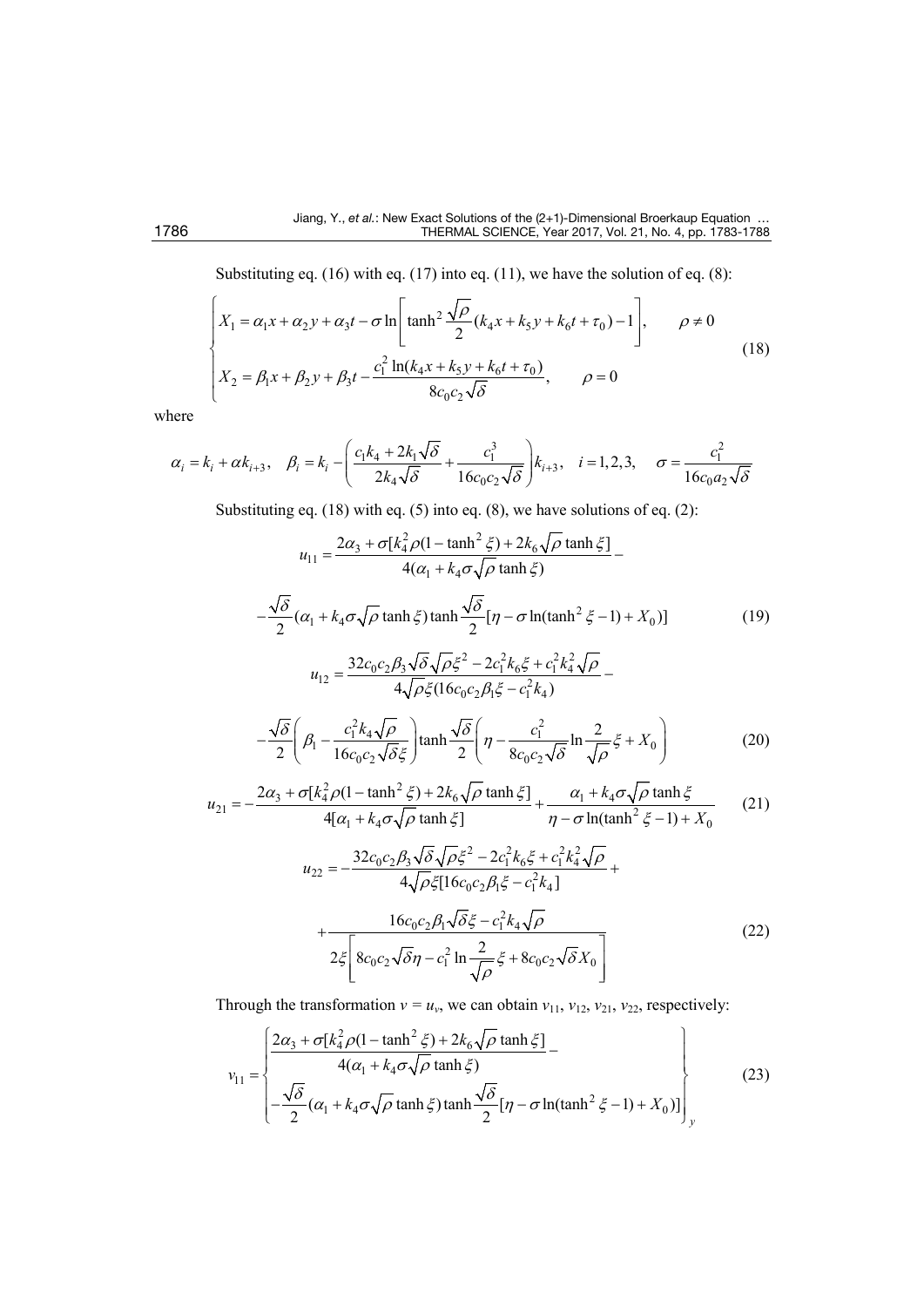Jiang, Y., *et al.*: New Exact Solutions of the (2+1)-Dimensional Broerkaup Equation … THERMAL SCIENCE, Year 2017, Vol. 21, No. 4, pp[. 1783](#page-0-0)[-1788](#page-5-0) 1787 1787

$$
v_{12} = \begin{cases} \frac{32c_0c_2\beta_3\sqrt{\delta}\sqrt{\rho}\xi^2 - 2c_1^2k_6\xi + c_1^2k_4^2\sqrt{\rho}}{4\sqrt{\rho}\xi(16c_0c_2\beta_1\xi - c_1^2k_4)} - \frac{\sqrt{\delta}}{2}\left(\beta_1 - \frac{c_1^2k_4\sqrt{\rho}}{16c_0c_2\sqrt{\delta}\xi}\right)\tanh\frac{\sqrt{\delta}}{2}\left(\eta - \frac{c_1^2}{8c_0c_2\sqrt{\delta}}\ln\frac{2}{\sqrt{\rho}}\xi + X_0\right) \end{cases}
$$
(24)

$$
v_{21} = \left\{ -\frac{2\alpha_3 + \sigma [k_4^2 \rho (1 - \tanh^2 \xi) + 2k_6 \sqrt{\rho} \tanh \xi]}{4(\alpha_1 + k_4 \sigma \sqrt{\rho} \tanh \xi)} + \frac{\alpha_1 + k_4 \sigma \sqrt{\rho} \tanh \xi}{\eta - \sigma \ln(\tanh^2 \xi - 1) + X_0} \right\}_y
$$
(25)

$$
v_{22} = \left\{ -\frac{32c_0c_2\beta_3\sqrt{\delta}\sqrt{\rho}\xi^2 - 2c_1^2k_6\xi + c_1^2k_4^2\sqrt{\rho}}{4\sqrt{\rho}\xi(16c_0c_2\beta_1\xi - c_1^2k_4)} + \frac{16c_0c_2\beta_1\sqrt{\delta}\xi - c_1^2k_4\sqrt{\rho}}{2\xi\left[8c_0c_2\sqrt{\delta}\eta - c_1^2\ln\frac{2}{\sqrt{\rho}}\xi + 8c_0c_2\sqrt{\delta}X_0\right]} \right\}_y
$$
(26)

where  $\eta = \alpha_1 x + \alpha_2 y + \alpha_3 t$ ,  $\xi = (\rho^{1/2}/2)(k_4 x + k_5 y + k_6 t + \tau_0)$ . [Obvious,](javascript:void(0);) the  $\delta$  > 0 in:

$$
U_1(X) = -\frac{a_1}{2a_2} + \frac{\sqrt{\delta}}{2a_2} \tanh \frac{\sqrt{\delta}}{2} (X + X_0)
$$

of eq. (5). If the  $\delta$  < 0, then:

$$
U_1(X) = -\frac{a_1}{2a_2} + \frac{\sqrt{\delta}}{2a_2} \tan \frac{\sqrt{\delta}}{2} (X + X_0)
$$

in which is the [period](javascript:void(0);) wave solution.

[Similarly,](javascript:void(0);) the  $\rho > 0$  in:

$$
h_1(\tau) = -\frac{c_1}{2c_2} + \frac{\sqrt{\rho}}{2a_2} \tanh \frac{\sqrt{\rho}}{2} (\tau + \tau_0)
$$

of eq. (14). If the *ρ* < 0, then:

$$
h_1(\tau) = -\frac{c_1}{2c_2} + \frac{\sqrt{\rho}}{2a_2} \tan(\tau + \tau_0)
$$

in which is the [period](javascript:void(0);) wave solution too.

[Accordingly,](javascript:void(0);) previous [composite](javascript:void(0);) solution of [kink](javascript:void(0);) wave and [kink](javascript:void(0);) wave (19)-(26) are conversion to the [composite](javascript:void(0);) solution of [period](javascript:void(0);) wave and [period](javascript:void(0);) wave, the [composite](javascript:void(0);) solution of [period](javascript:void(0);) wave and [kink](javascript:void(0);) wave and the [composite](javascript:void(0);) solution of [kink](javascript:void(0);) wave and [period](javascript:void(0);) wave, respectively.

### **Conclusion**

In this paper, the coupled  $(2+1)$ -D BK equation with consistent Riccati expansion method has been successfully implemented to obtain the new composite exact solutions structures, including the composite periodic breather wave, the kink breather wave, and the solitary